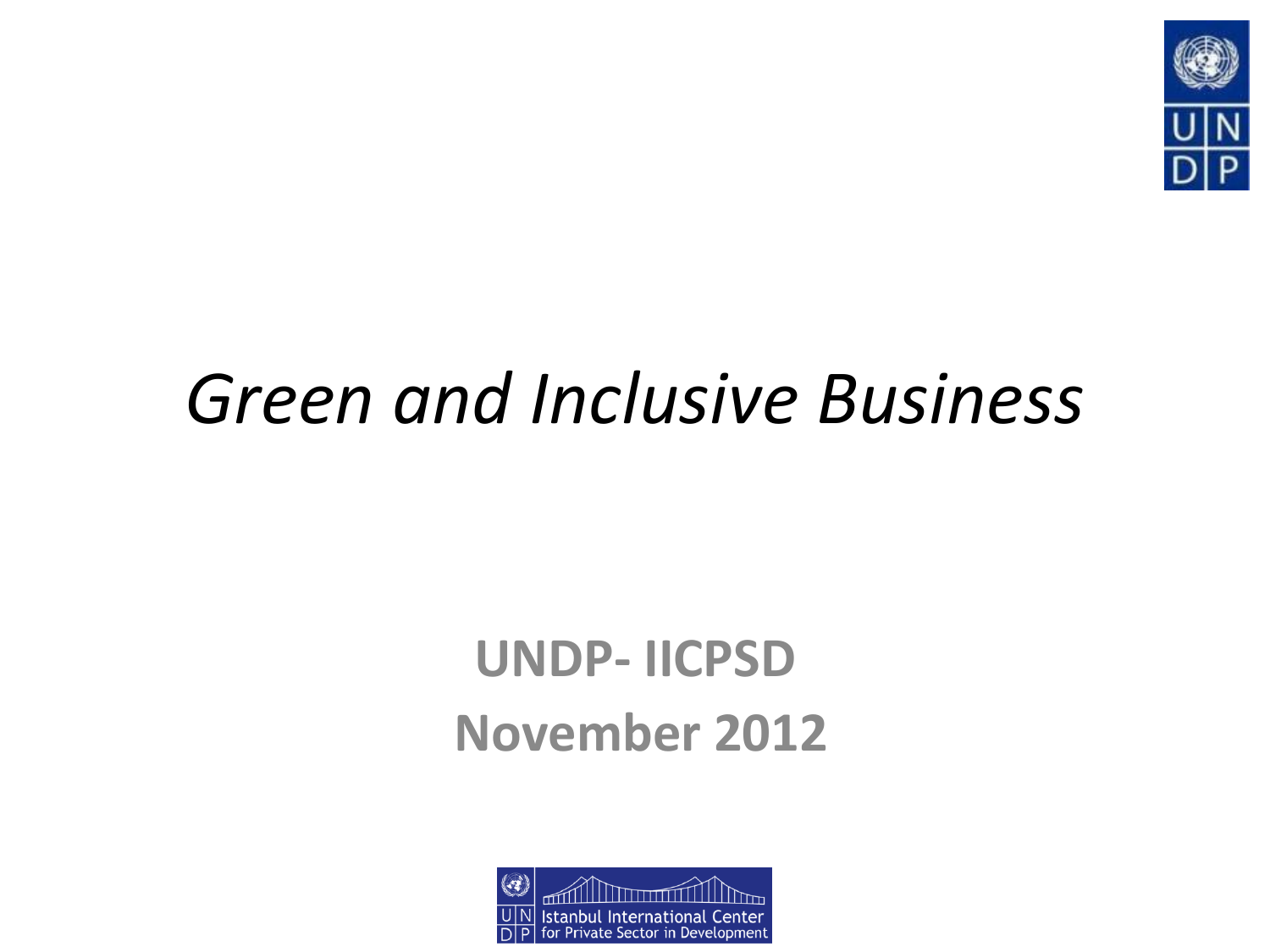



*"One of the main lessons I have learned over the last five years as Secretary-General is that the United Nations cannot function properly without the support of the business community and civil society. We need to have tripartite support – the governments, the business communities and civil society"*

**UN Secretary General Ban Ki-Moon.** 30/11/2011 Busan

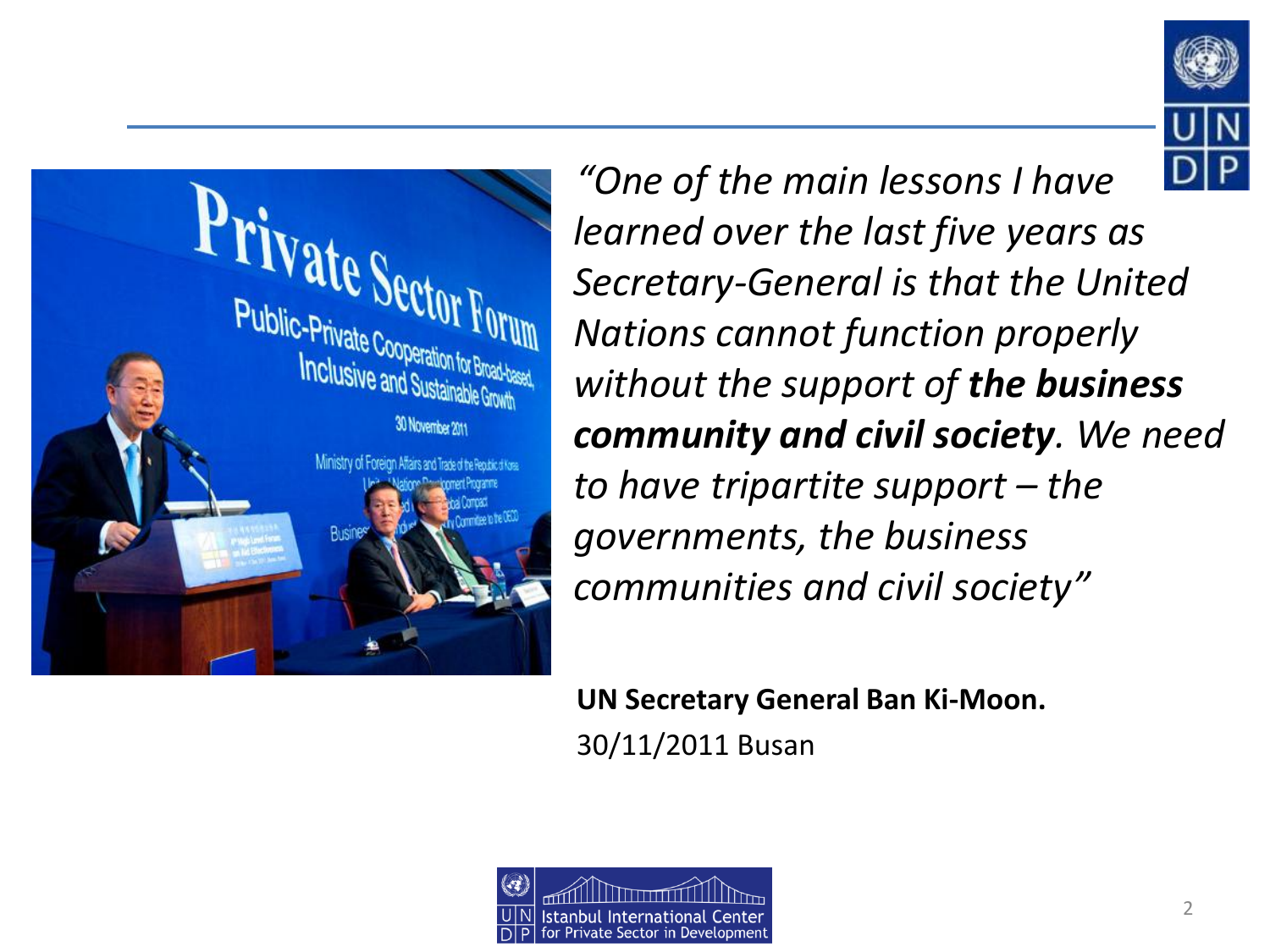## Spheres of business impact and influence



#### **Social Investment and Philanthrophic Activities**



**Core Business Activities**

#### **Policy Dialogue and Advocacy Activities**

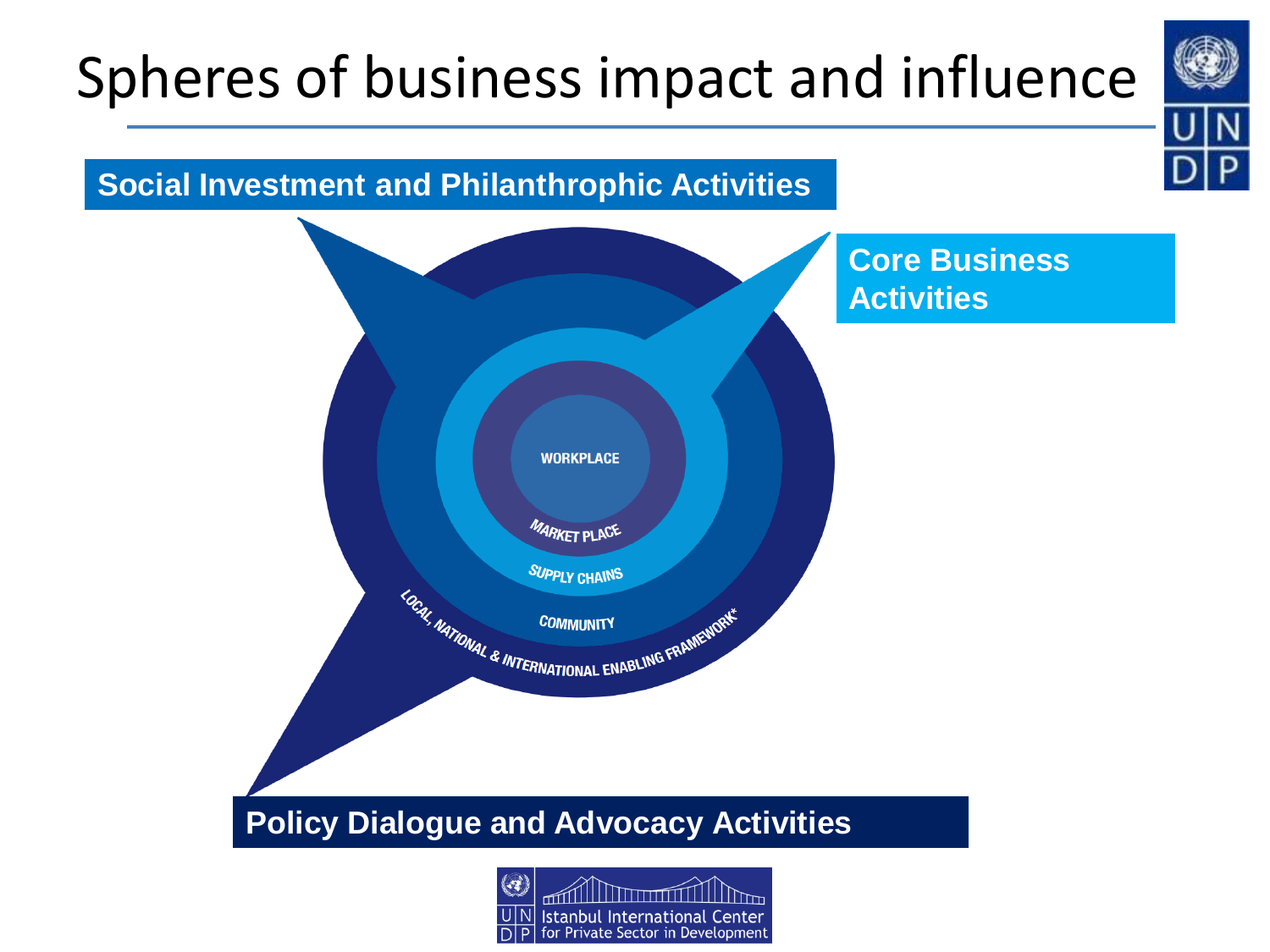## Core Business Activities

- Produce safe and affordable products and services
- Generate income and investment
- Create jobs
- Develop human resources
- Build local businesses
- Spread responsible international business standards and practices
- Support technology development and transfer
- Establish physical and institutional infrastructure



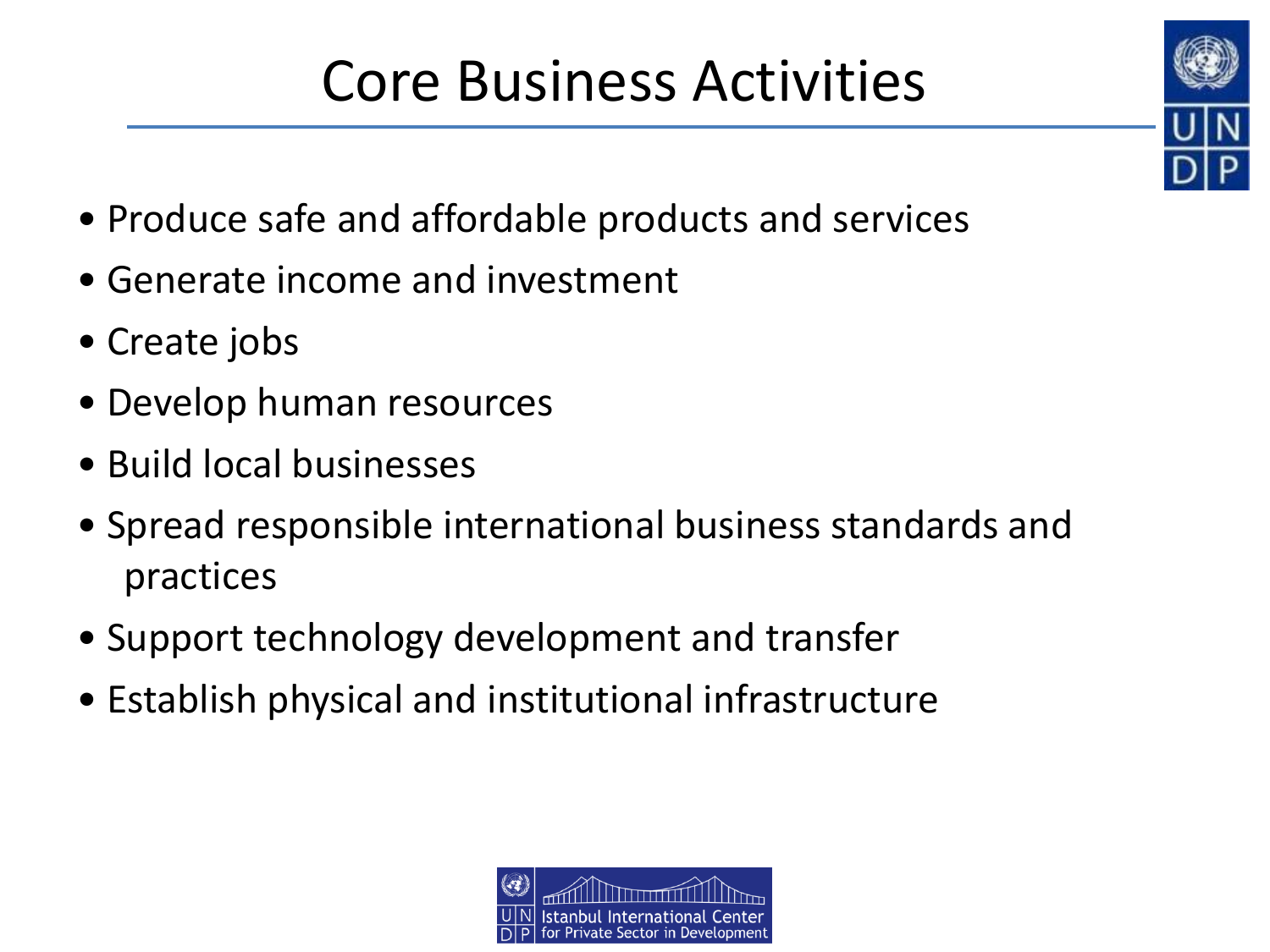- Support local communities with
	- enterprise development,
	- education, training,
	- youth development, environmental,
	- and health and nutrition **projects**
- **Build managerial, technical, financial and governance capacity** of local community leaders, social entrepreneurs , technical specialists and their organizations

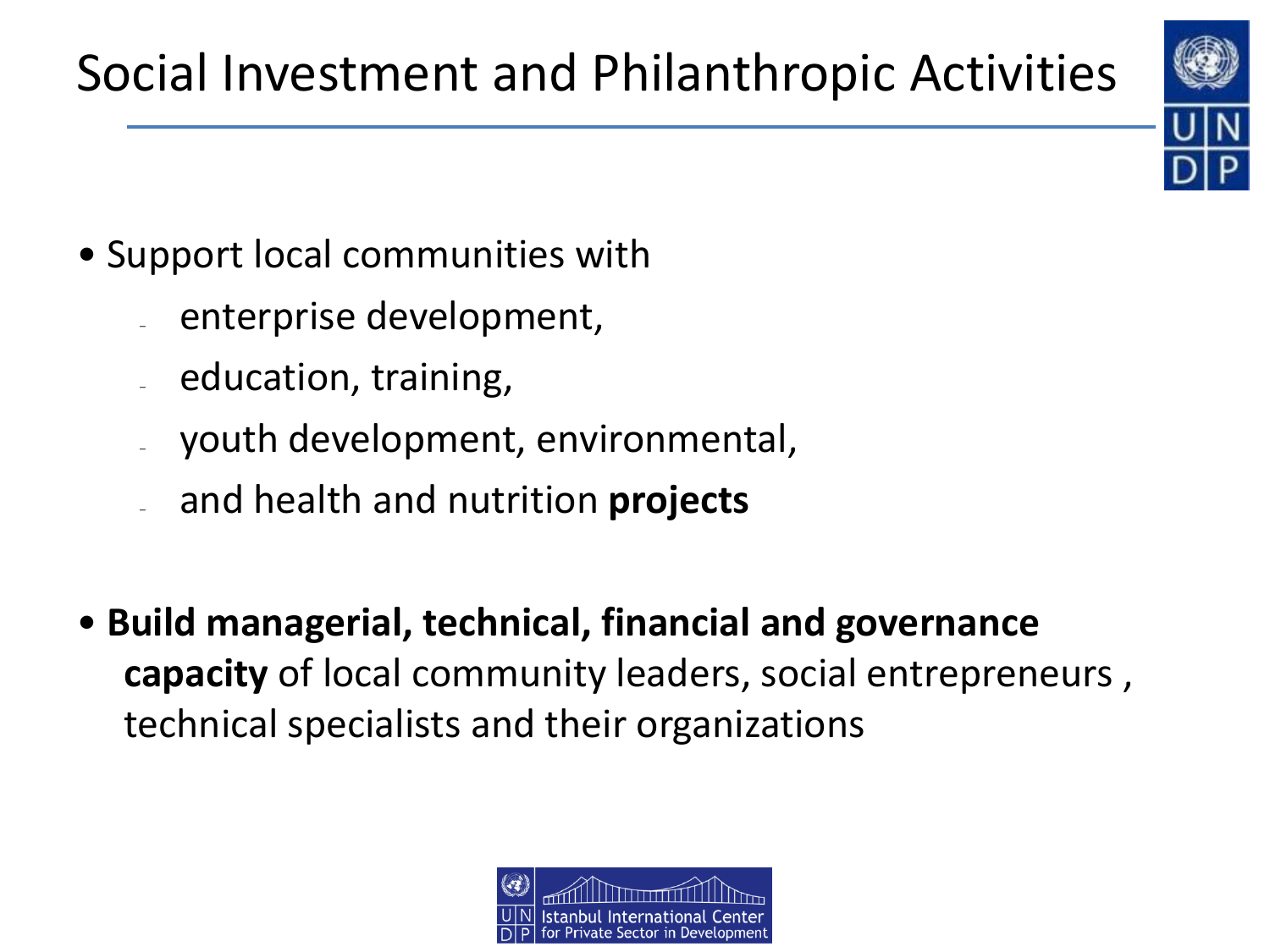# Policy Dialogue and Advocacy Activities



- Support effective implementation of international norms relating to human rights, labour rights, bribery and corruption, and the environment
- Share business skills, know-how, technology and resources with government to help improve public capacity and service delivery in key economic, education and health areas
- Help government to attract and retain foreign investment and to access foreign markets
- Advocate for fair trade and effective aid
- Engage in multi-stakeholder dialogues around complex public problems such as capacity-building, media etc. corruption, healthcare, education, security, climate change etc.

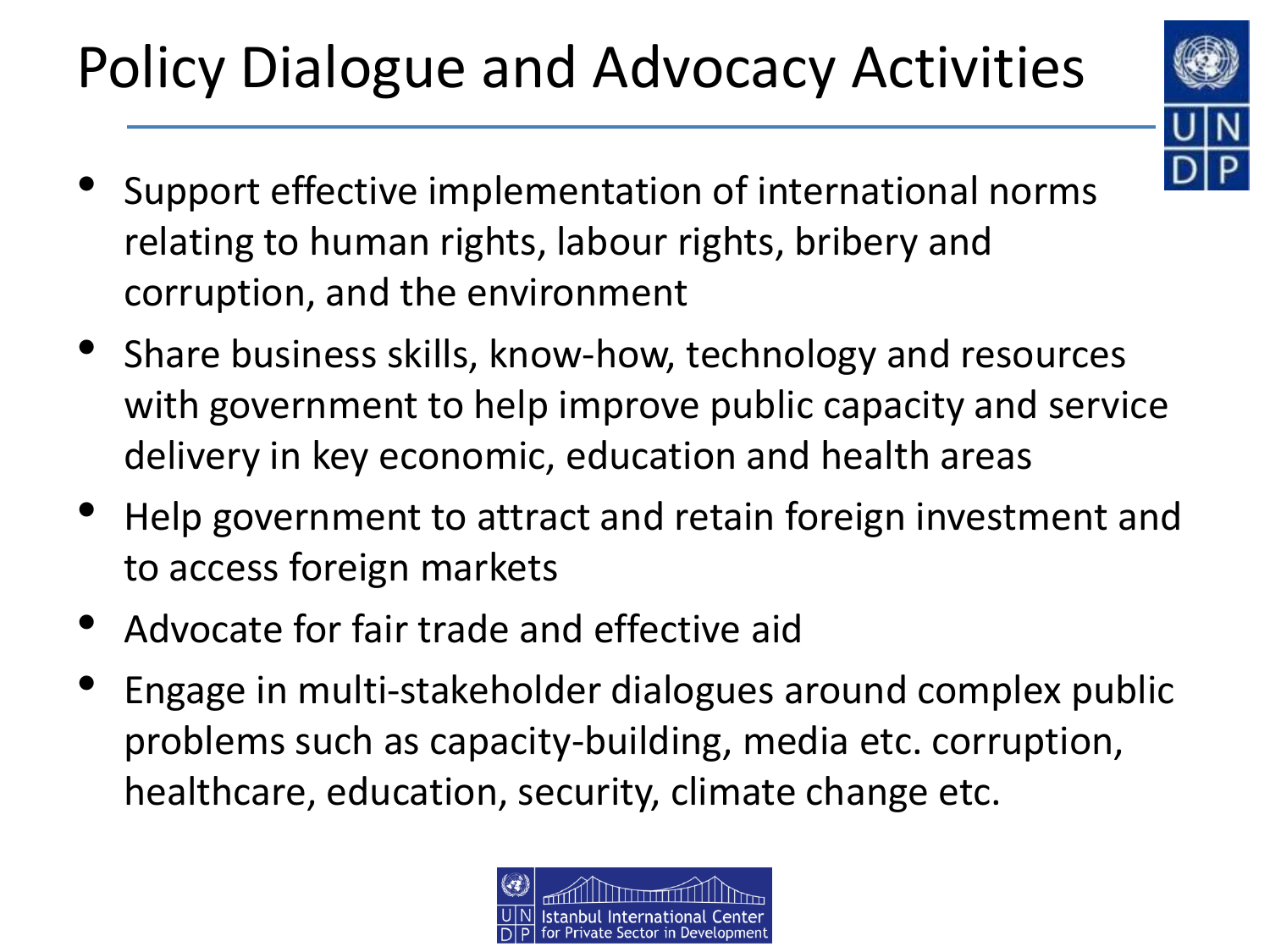## Core Business and Private Sector Development **Pro-poor business models / inclusive markets Development benefits**

**investment**

**CSR / Social** 

Core Business activities and inclusive markets with systemic GSB/IMD act for accelerating the

Contribution of financial or in-kind resources to development projects

**Philanthropy**

**Risk**

Social investments that further achievement of the MDGs business objectives and may contribute to development objectives



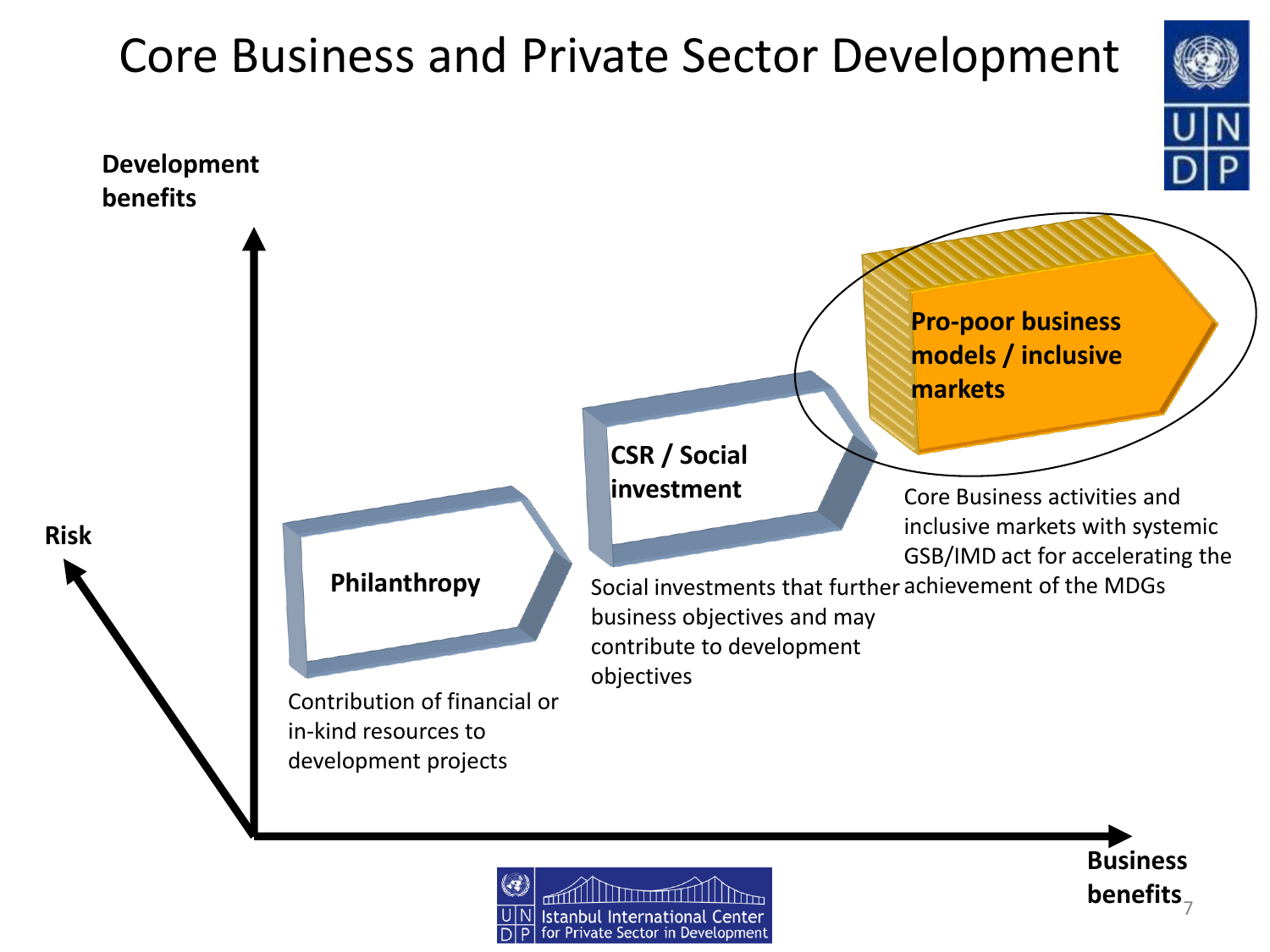## UNDP Private Sector Strategy

Priority 1 – Establishing the Policy and Institutional Infrastructure for inclusive markets development

Priority 2 - Facilitating engagement of the poor in Value Chains

Priority 3 – Brokering Private Investments in Pro-Poor Goods and Services Delivery

Priority 4 - Fostering Inclusive Entrepreneurship

Priority 5 – Encouraging Corporate Social Responsibility in support of the MDGs and inclusive markets

[http://www.undp.org/partners/business/resources/stra](http://www.undp.org/partners/business/resources/strategy_paper_ps_undp.pdf) [tegy\\_paper\\_ps\\_undp.pdf](http://www.undp.org/partners/business/resources/strategy_paper_ps_undp.pdf)









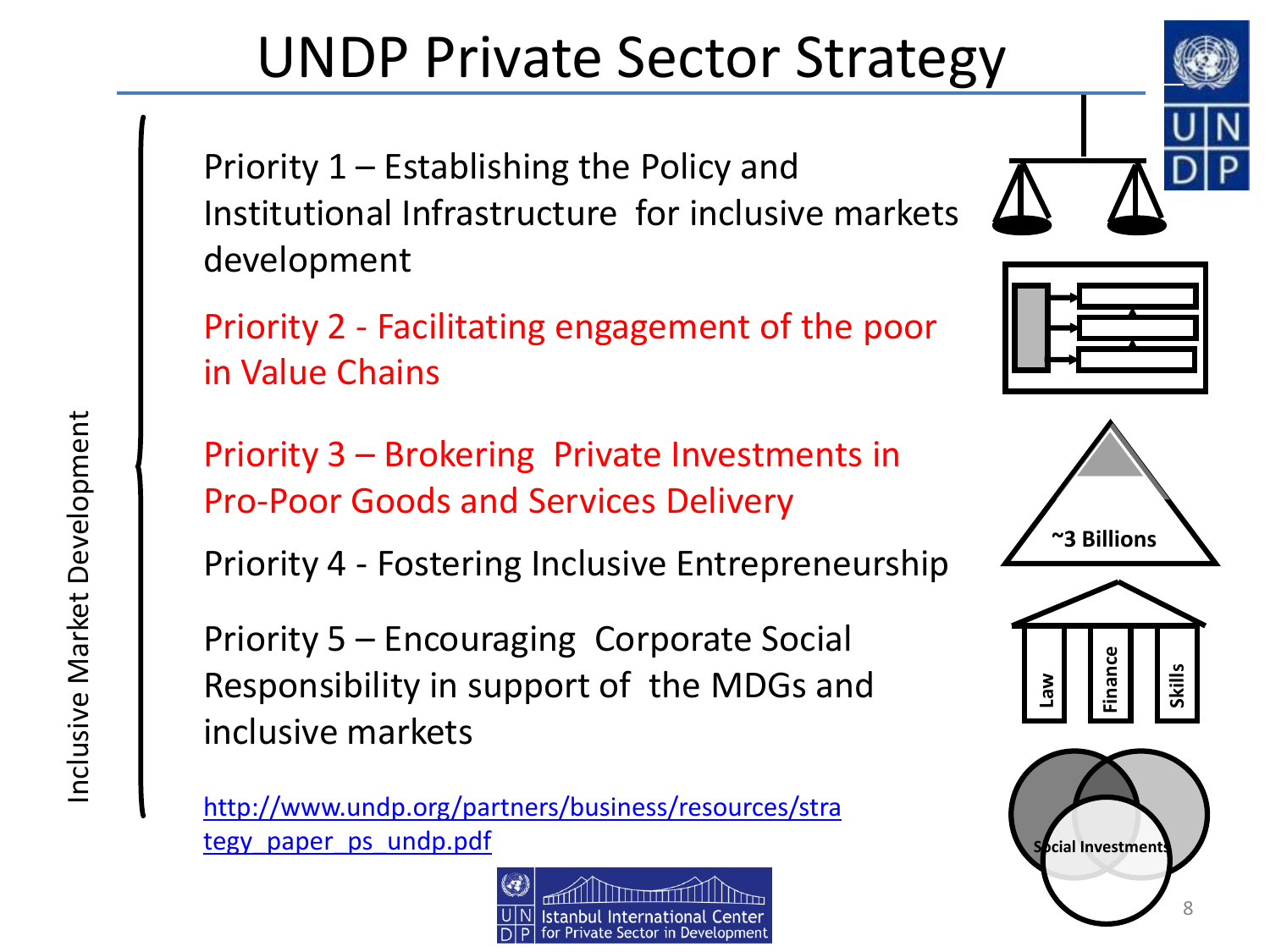# What are inclusive business models?



- •Inclusive business models include people with low incomes on the **demand side** as **clients and customers**, and/or on the **supply side** as **employees, producers and entrepreneurs** at various points in the value chain.
- •They build bridges between business and people with low incomes for mutual benefit.

#### **Value for business**

- •Winning new customers
- •Expanding the workforce
- •Strengthening supply and delivery chains

### **Value for people with low incomes**

- •Increasing incomes
- •Meeting needs
- •Increasing productivity

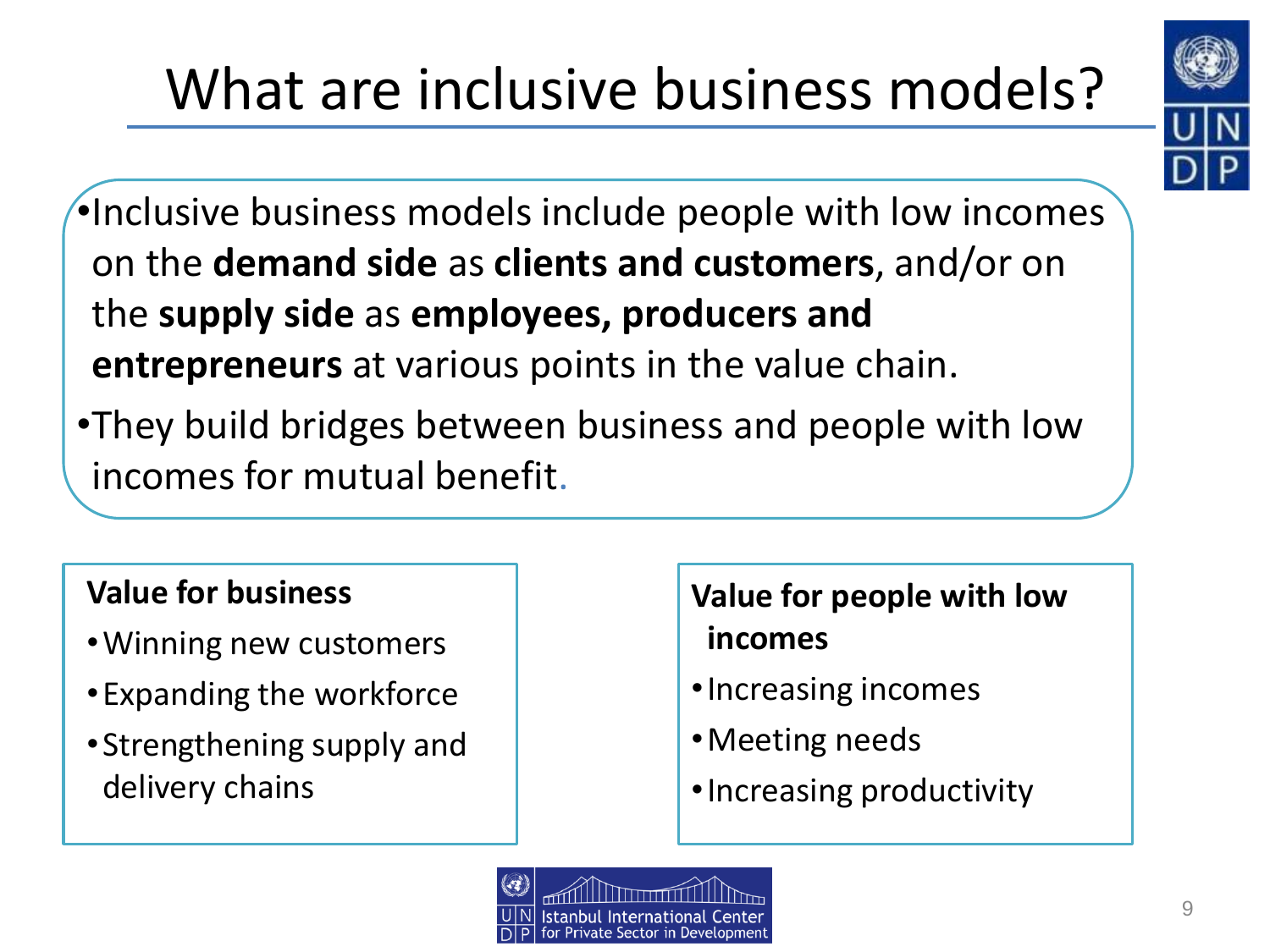## Private Sector Initiatives



### **Growing Inclusive Markets (GIM)**

Research, Analysis and Tools

#### **Business Call to Action (BCTA)**

Mobilization and monitoring

- Additional global UNDP initiatives:
- •MDG Carbon Facility
- •Montreal Protocol Program
- •PPP for Service Delivery

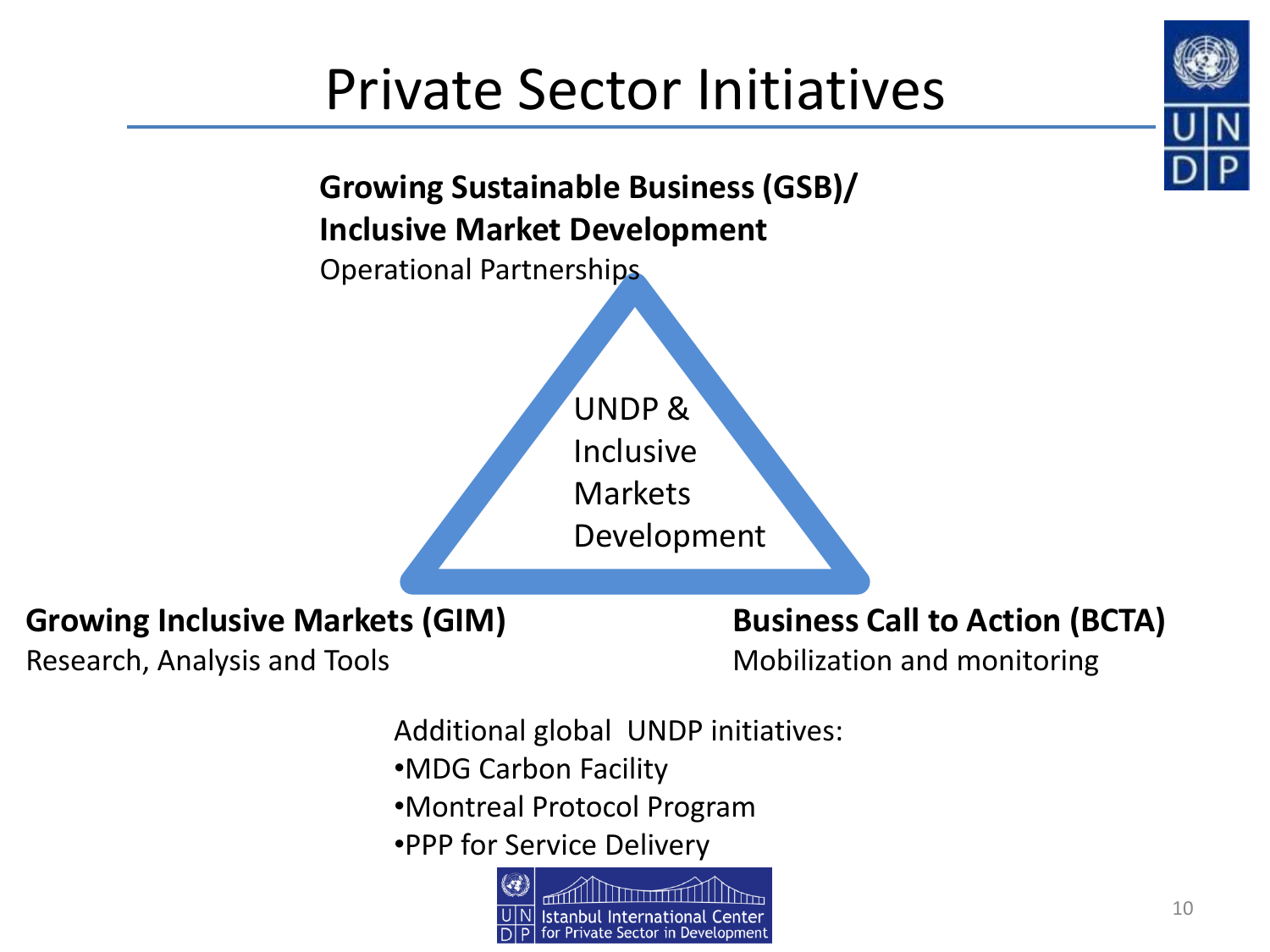# The Growing Inclusive Markets Initiative



• A **research and advocacy** initiative conceived in **2006** • A **platform for collaboration** that gathers over 24 key stakeholders incl. business associations, academic institutions and development agencies

#### **Goals:**

- Raise awareness about how doing business with the poor can be good for poor people and good for business.
- Inspiring the private sector and other actors to action.

#### **Principles:**

- Core business emphasis
- Developing world focus
- Human development framework (MDGs)
- Local agenda
- Partnership approach



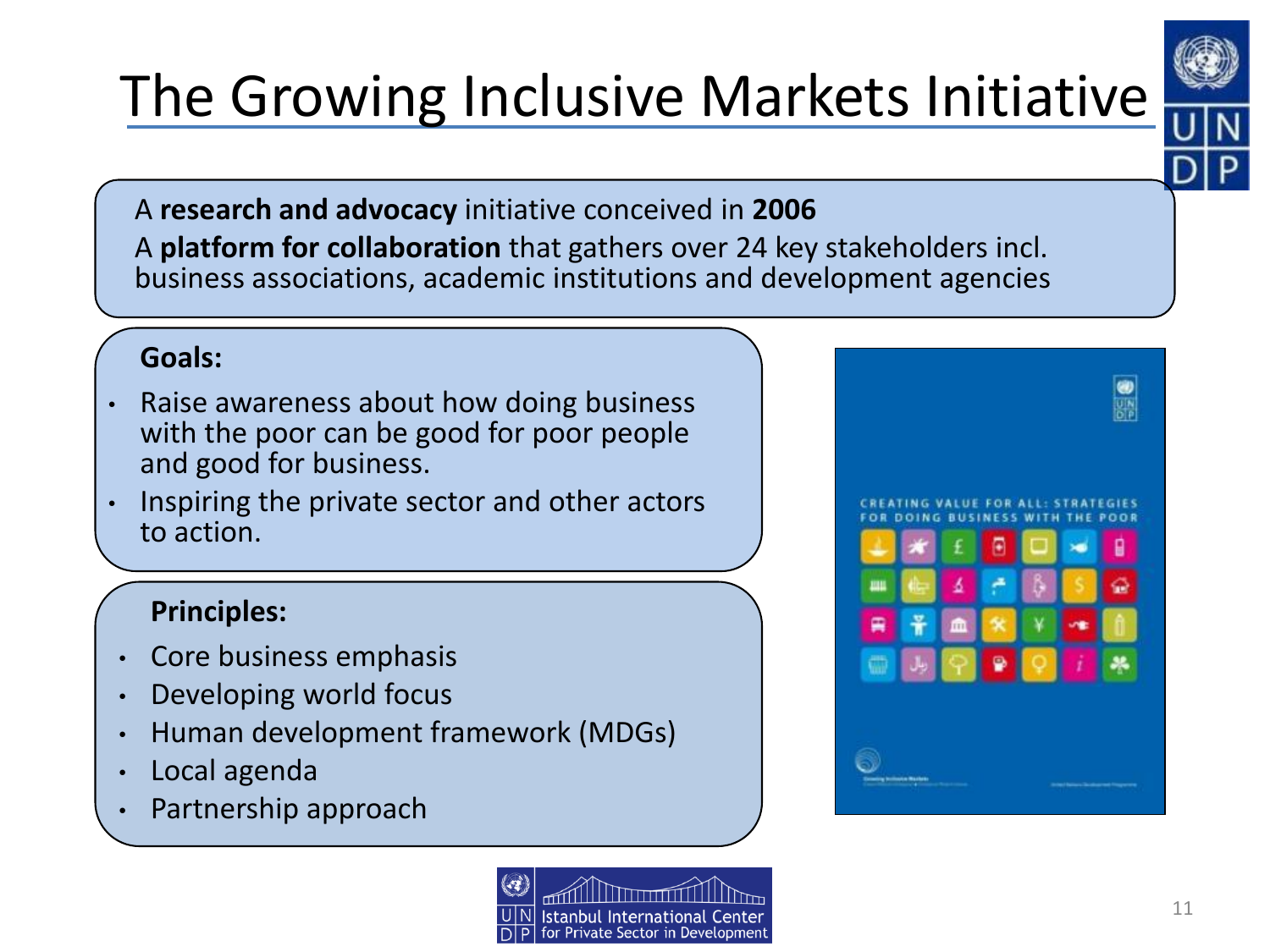

## GSB: A Proven Partnership Platform

- Established after a Global Compact Policy Dialogue, Johannesburg 2002
- Engages companies in strategic partnerships
- Partnering also with donors, governments, business organizations, NGOs, multilateral institutions and other local development stakeholders

Track Record:

- 58 projects with over 75 companies, from local SMEs to large multinationals
- Sectors: energy, agriculture, telecom, water, financial, etc.
- Direct investments facilitated: ranging from US\$ 10,000 to US\$ 36 million

Priority Areas:

- (1) Facilitating pro-poor Value Chain Integration
- (2) Facilitating Investments in Pro-poor Goods and Services

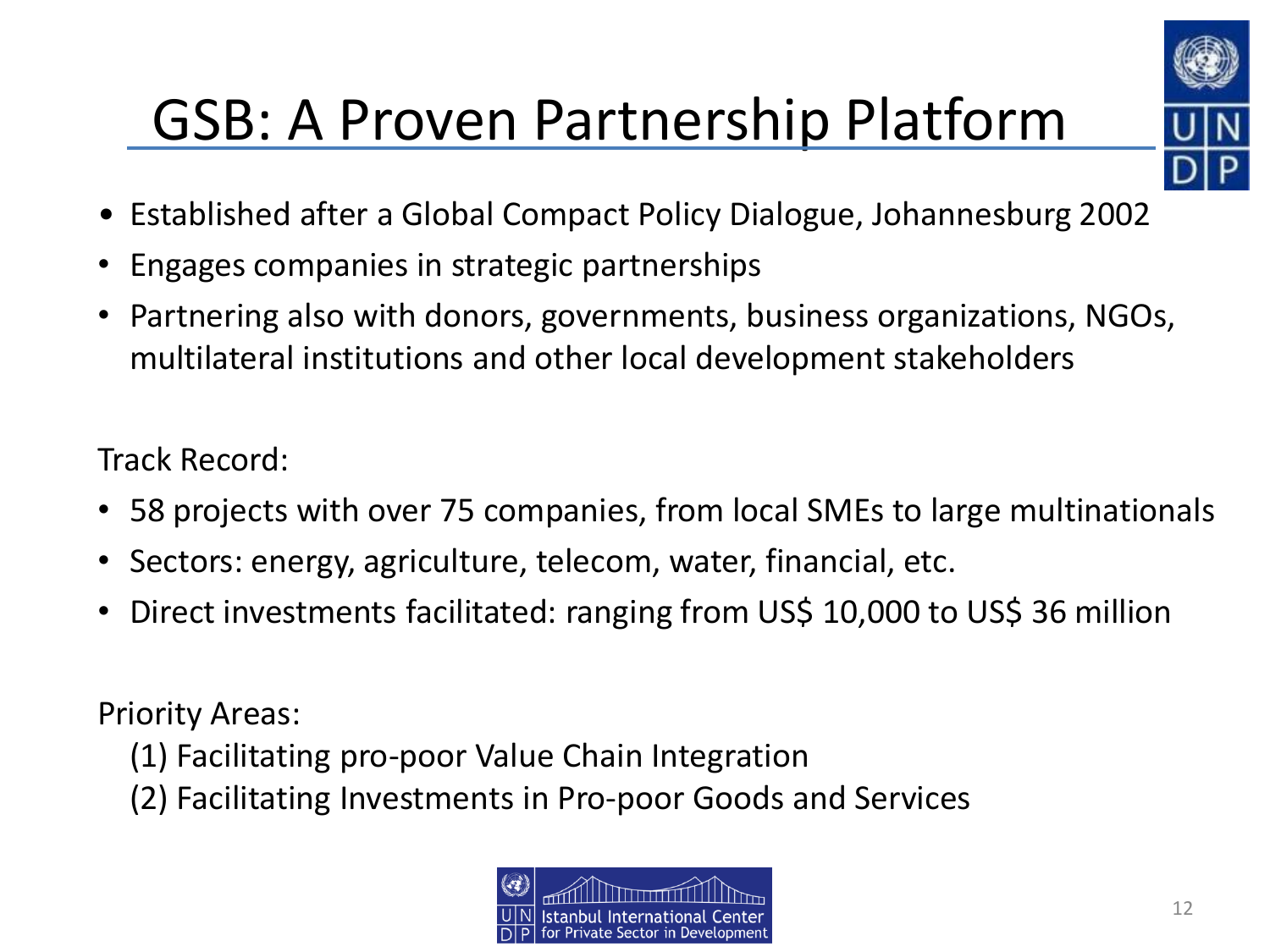### Inclusive Market Development UNDP Programme Approach



### *UNDP Inclusive Market Development "handbook" provides guidance*

| Identifying                                           | Project                                                                                          | implementation                                                  | <b>Results</b>                                               |
|-------------------------------------------------------|--------------------------------------------------------------------------------------------------|-----------------------------------------------------------------|--------------------------------------------------------------|
| <b>Opportunities</b>                                  | <b>Formulation</b>                                                                               |                                                                 | <b>Measurement</b>                                           |
| <b>Selecting markets</b><br>or sectors for<br>support | <b>Understanding the</b><br>market constraints<br>and defining<br>sustainable market<br>outcomes | <b>Facilitating systemic</b><br>market changes<br>/improvements | Identifying and<br>assessing changes<br>in the target market |

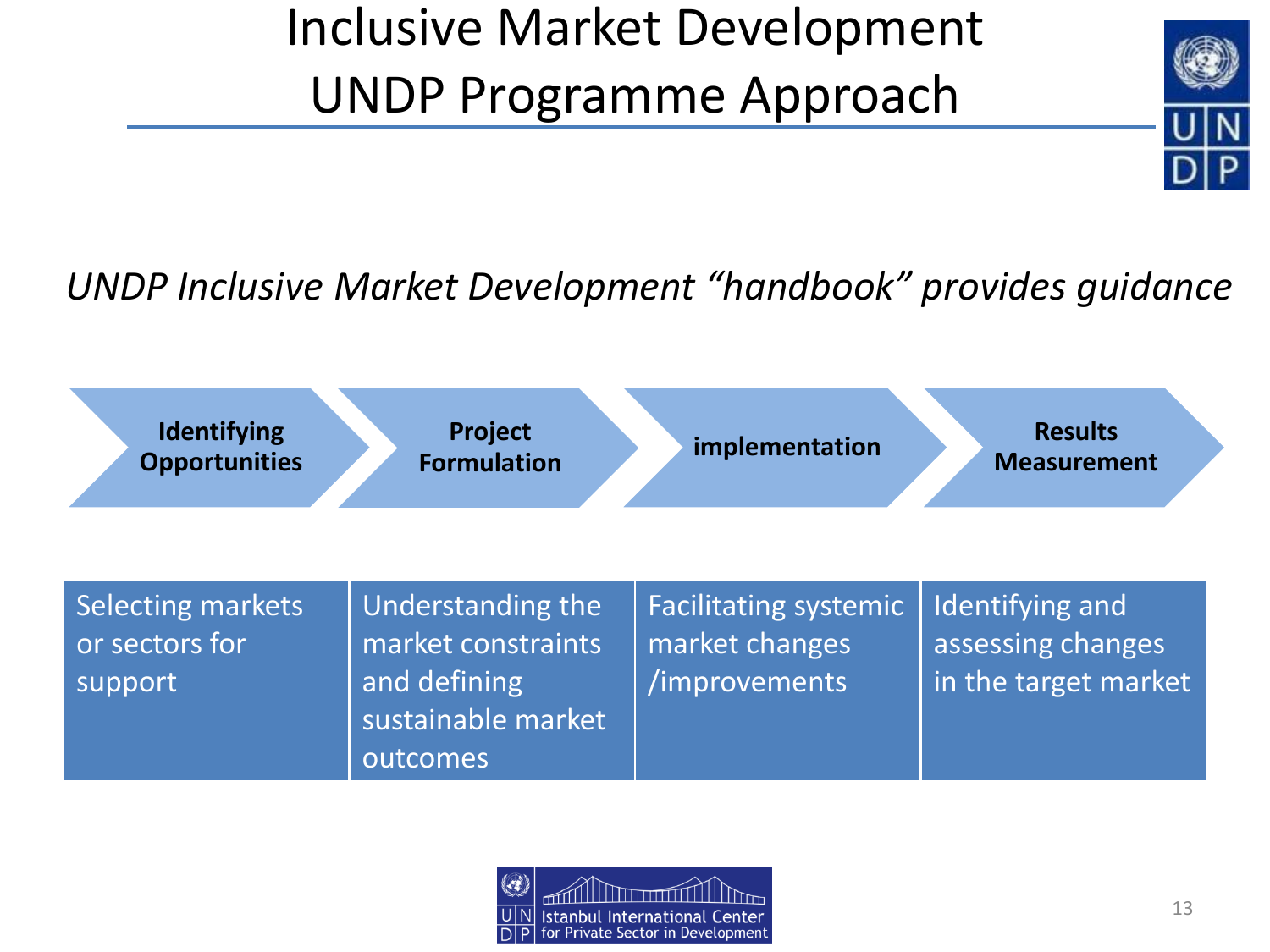### **UNDP /TIKA Regional** *Growing Inclusive Markets* **Project**



- Positioned **inclusive investment brokers** in each country (Bosnia and Herzegovina, Egypt, Kazakhstan, Kosovo andUzbekistan)
- **Facilitating** inclusive market business models
- **Encouraging** additional action by all relevant stakeholders
- **Improving** the enabling environment
- Making markets work **better** for the low income groups

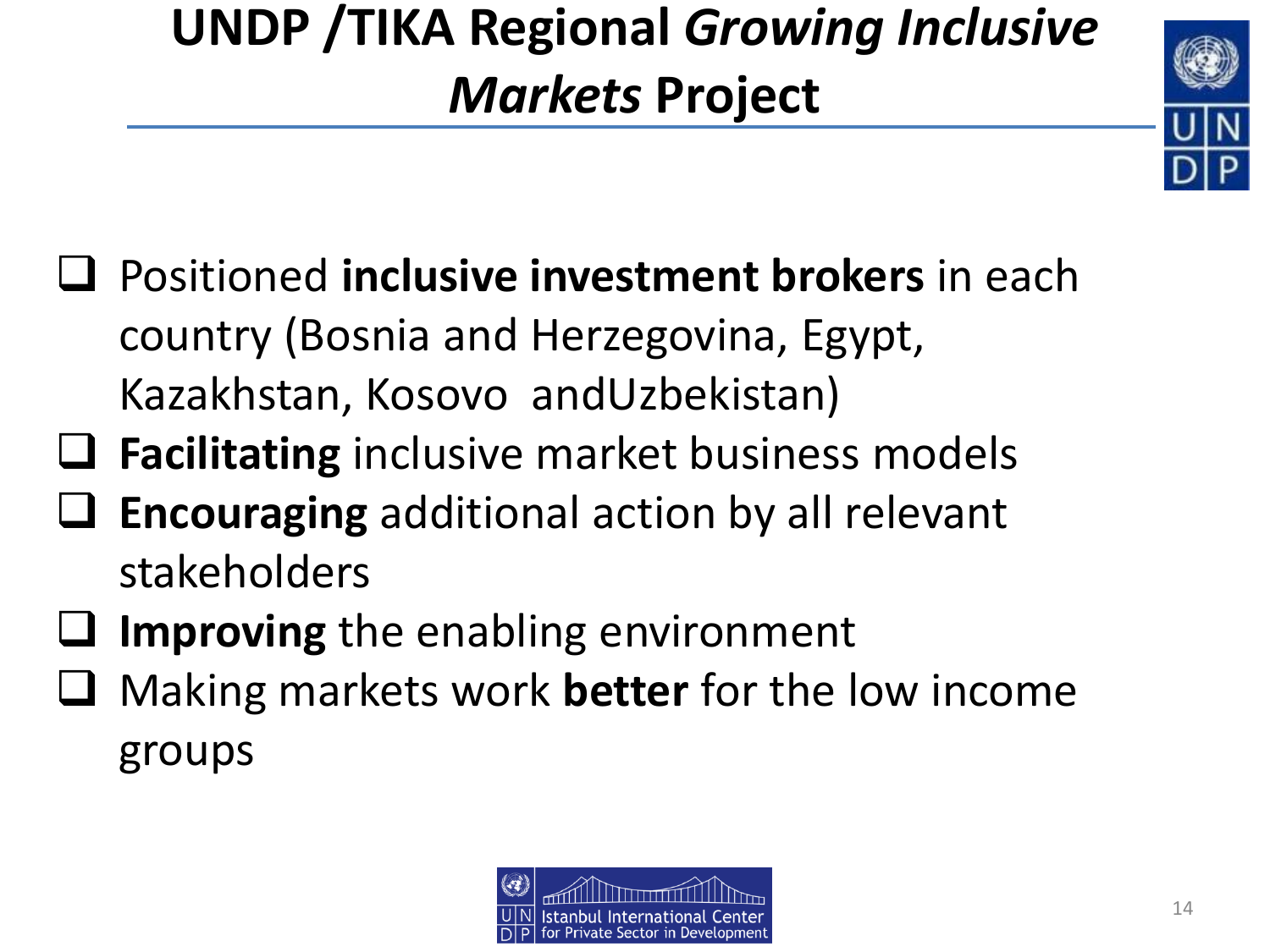### **UNDP /TIKA Regional** *Growing Inclusive Markets* **Project**



- Positioned **inclusive investment brokers** in each country (Bosnia and Herzegovina, Egypt, Kazakhstan, Kosovo andUzbekistan)
- **Facilitating** inclusive market business models
- **Encouraging** additional action by all relevant stakeholders
- **Improving** the enabling environment
- Making markets work **better** for the low income groups